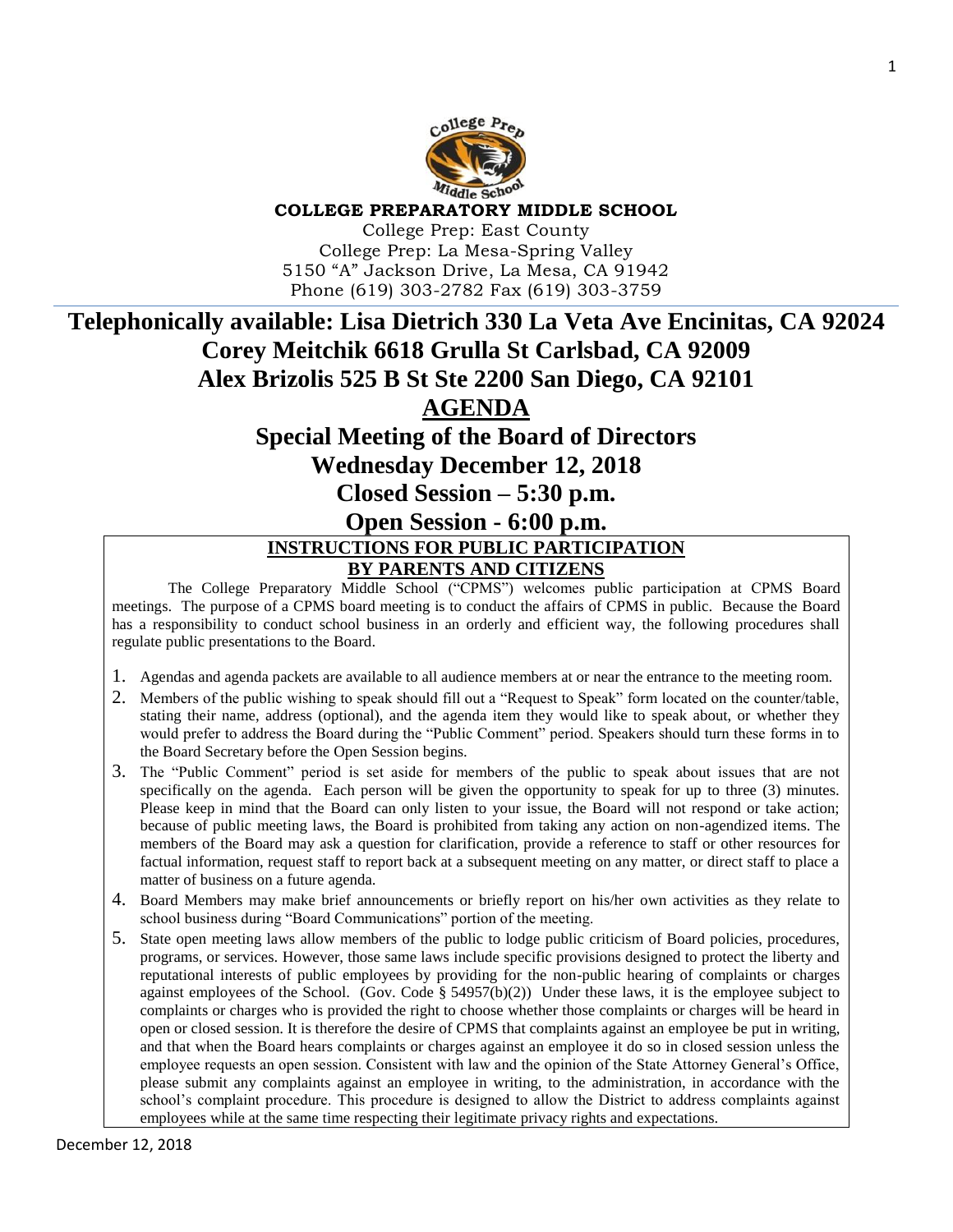In compliance with the Americans with Disabilities Act (ADA) and upon request, College Preparatory Middle School may furnish reasonable auxiliary aids and services to qualified individuals with disabilities. Individuals who require appropriate alternative modification of the agenda in order to participate in Board meetings are invited to contact the School Office at 619.303.2782

## **I. PRELIMINARY**

## **A. Call to Order**

The meeting was called to order by the President Meitchik at \_\_\_\_\_\_\_\_\_\_ p.m.

#### **B. Roll Call**

|                | Present | Absent | Arrived late | Departed early |
|----------------|---------|--------|--------------|----------------|
| Corey Meitchik |         |        |              |                |
| Alex Brizolis  |         |        |              |                |
| Lisa Dietrich  |         |        |              |                |
| Kathy Kinsella |         |        |              |                |
| Garth Hebbler  |         |        |              |                |

## **II. CLOSED SESSION (College Prep Staff Lounge)**

### **III. RECONVENE TO OPEN SESSION (Estimated start time: 6:00 p.m.)**

Depending upon completion of Closed Session items, the Board intends to convene in Open Session at 6:00 p.m. to conduct the remainder of the meeting, reserving the right to return to Closed Session at any time.

#### **A. Pledge of Allegiance**

## **B. Report on Potential Action from Closed Session**

#### **C. Approval of Previous Board Minutes**

| Motion by:   |  |
|--------------|--|
| Seconded by: |  |
| Vote:        |  |

|                      | Yes/Aye | No/Nay | Abstain |
|----------------------|---------|--------|---------|
| Corey Meitchik       |         |        |         |
| Alex Brizolis        |         |        |         |
| Lisa Dietrich        |         |        |         |
| Kathy Kinsella       |         |        |         |
| <b>Garth Hebbler</b> |         |        |         |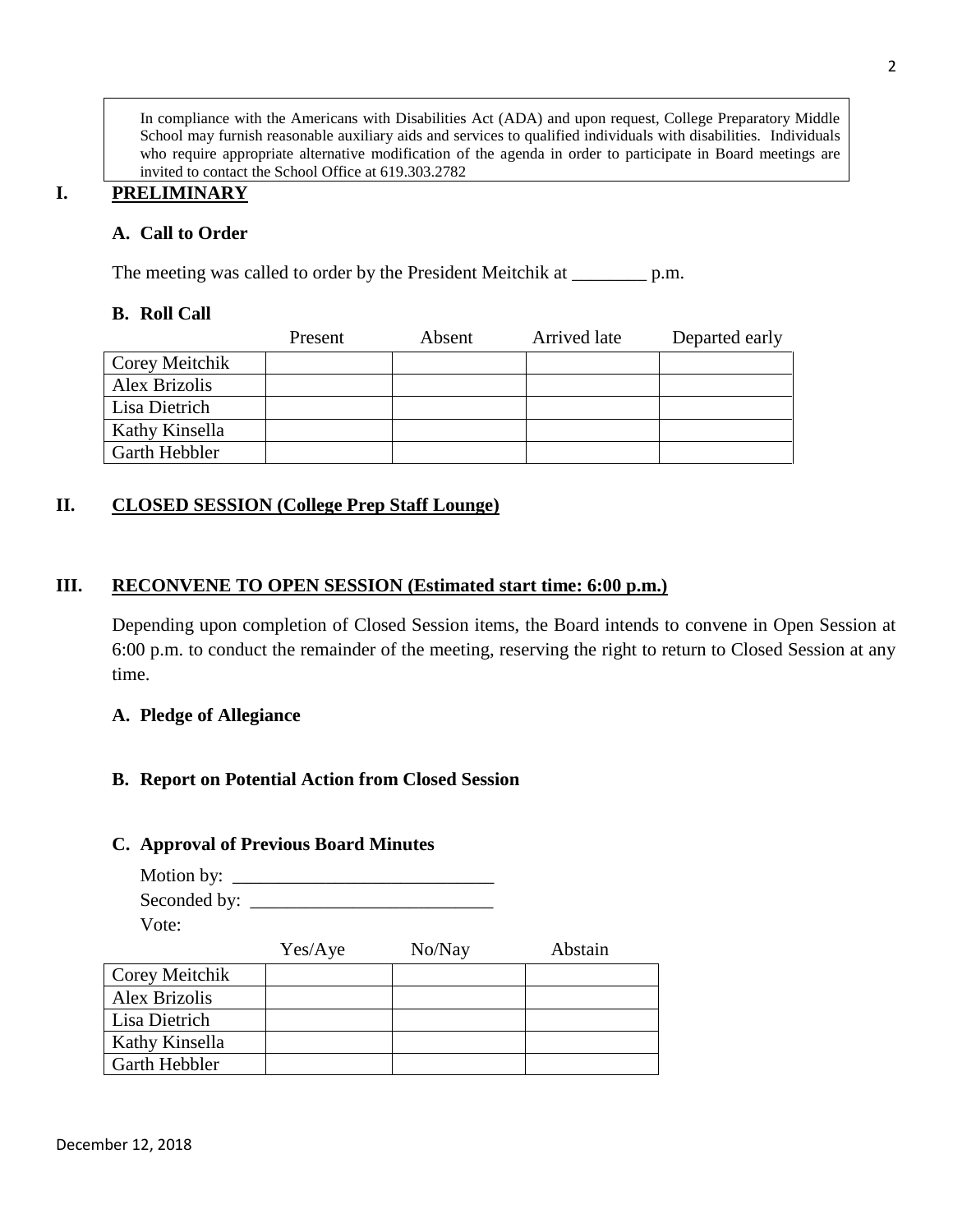## **D. Approval of Board Agenda**

| Motion by: $\_\_$ |         |        |         |
|-------------------|---------|--------|---------|
| Seconded by:      |         |        |         |
| Vote:             |         |        |         |
|                   | Yes/Aye | No/Nay | Abstain |
| Corey Meitchik    |         |        |         |
| Alex Brizolis     |         |        |         |
| Lisa Dietrich     |         |        |         |
| Kathy Kinsella    |         |        |         |
| Garth Hebbler     |         |        |         |

## **IV. COMMUNICATIONS**

#### **A. Public Comment Period**

Public comment on items not listed on the Agenda. Maximum time three (3) minutes.

## **B. Board Communications/Announcements**

Governing Board members make brief announcements or briefly report on his/her own activities as they may relate to school business.

#### **C. Staff Reports**

1. Director's Report: Director provided announcements and general report

## **V. INFORMATIONAL/ACTION ITEMS**

- **1. GENERAL FUNCTIONS- No items at this time**
- **2. PUPIL SERVICES- No items at this time**
- **3. PERSONNEL SERVICES- No items at this time**

## **4. FINANCIAL AND BUSINESS:** Budget Update Presentation (CPMS-LMSV and CPMS-East County) Jim Weber, Charter Impact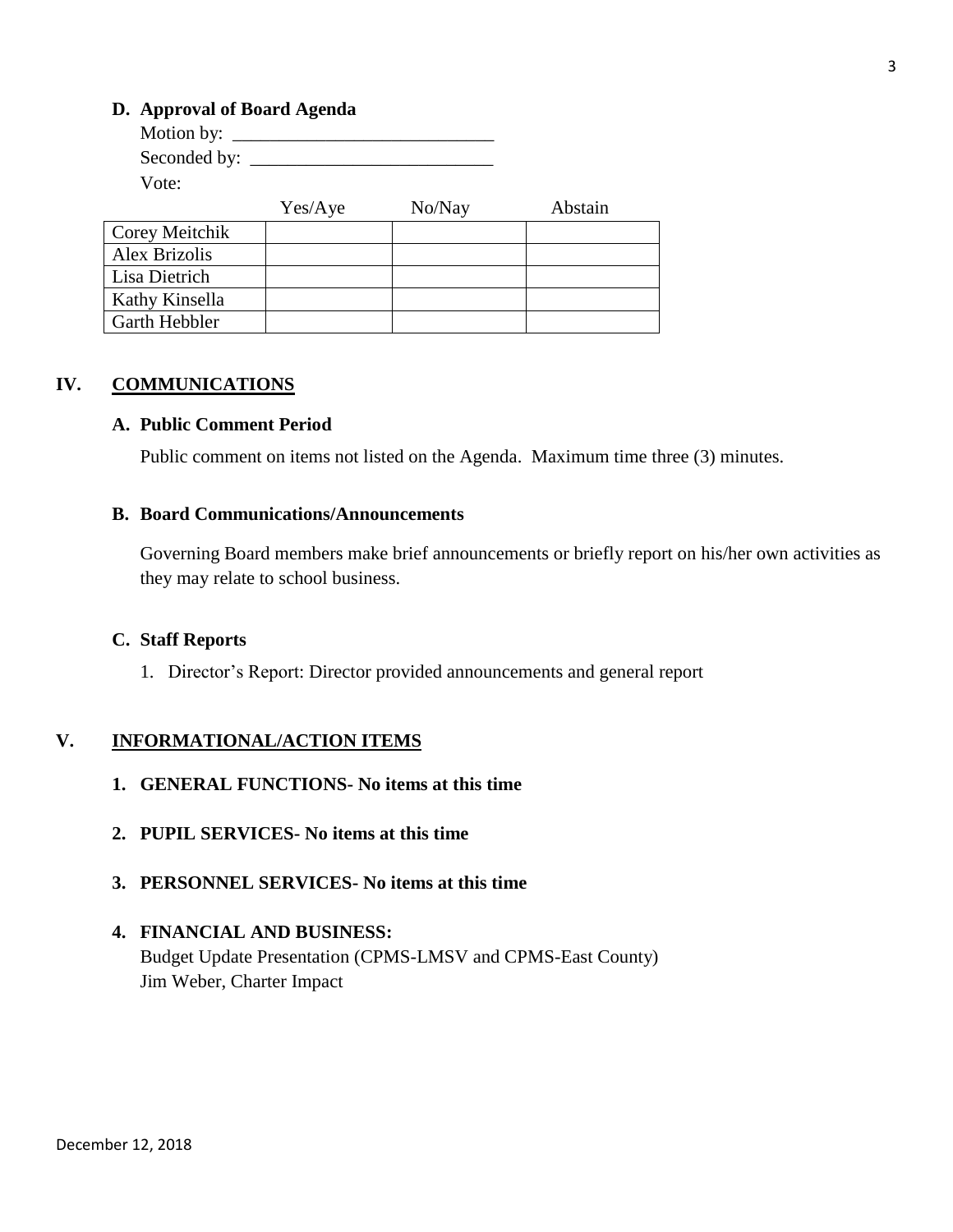## Yes/Aye No/Nay Abstain

|                      | $1 \text{C}$ $1 \text{C}$ | 110/114 | тозиш |
|----------------------|---------------------------|---------|-------|
| Corey Meitchik       |                           |         |       |
| Alex Brizolis        |                           |         |       |
| Lisa Dietrich        |                           |         |       |
| Kathy Kinsella       |                           |         |       |
| <b>Garth Hebbler</b> |                           |         |       |

## **(b) Approval of First Interim Report (2018-2019) CPMS-LMSV**

Motion by:

| Seconded by: |  |
|--------------|--|
|              |  |

**(a) Approval of Updated Budget for CPMS-LMSV** Motion by: \_\_\_\_\_\_\_\_\_\_\_\_\_\_\_\_\_\_\_\_\_\_\_\_\_\_\_\_ Seconded by: \_\_\_\_\_\_\_\_\_\_\_\_\_\_\_\_\_\_\_\_\_\_\_\_\_\_

Vote:

Vote:

|                      | Yes/Aye | No/Nay | Abstain |
|----------------------|---------|--------|---------|
| Corey Meitchik       |         |        |         |
| Alex Brizolis        |         |        |         |
| Lisa Dietrich        |         |        |         |
| Kathy Kinsella       |         |        |         |
| <b>Garth Hebbler</b> |         |        |         |

## **(c) Approval of Updated Budget for CPMS-East County**

Motion by: \_\_\_\_\_\_\_\_\_\_\_\_\_\_\_\_\_\_\_\_\_\_\_\_\_\_\_\_ Seconded by: \_\_\_\_\_\_\_\_\_\_\_\_\_\_\_\_\_\_\_\_\_\_\_\_\_\_ Vote:

|                | Yes/Aye | No/Nay | Abstain |
|----------------|---------|--------|---------|
| Corey Meitchik |         |        |         |
| Alex Brizolis  |         |        |         |
| Lisa Dietrich  |         |        |         |
| Kathy Kinsella |         |        |         |
| Garth Hebbler  |         |        |         |
|                |         |        |         |

# **(d) Approval of First Interim Report (2018-2019) CPMS-East County**

Motion by: \_\_\_\_\_\_\_\_\_\_\_\_\_\_\_\_\_\_\_\_\_\_\_\_\_\_\_\_

Seconded by: \_\_\_\_\_\_\_\_\_\_\_\_\_\_\_\_\_\_\_\_\_\_\_\_\_\_ Vote:

|                      | Yes/Aye | No/Nay | Abstain |
|----------------------|---------|--------|---------|
| Corey Meitchik       |         |        |         |
| <b>Alex Brizolis</b> |         |        |         |
| Lisa Dietrich        |         |        |         |
| Kathy Kinsella       |         |        |         |
| Garth Hebbler        |         |        |         |